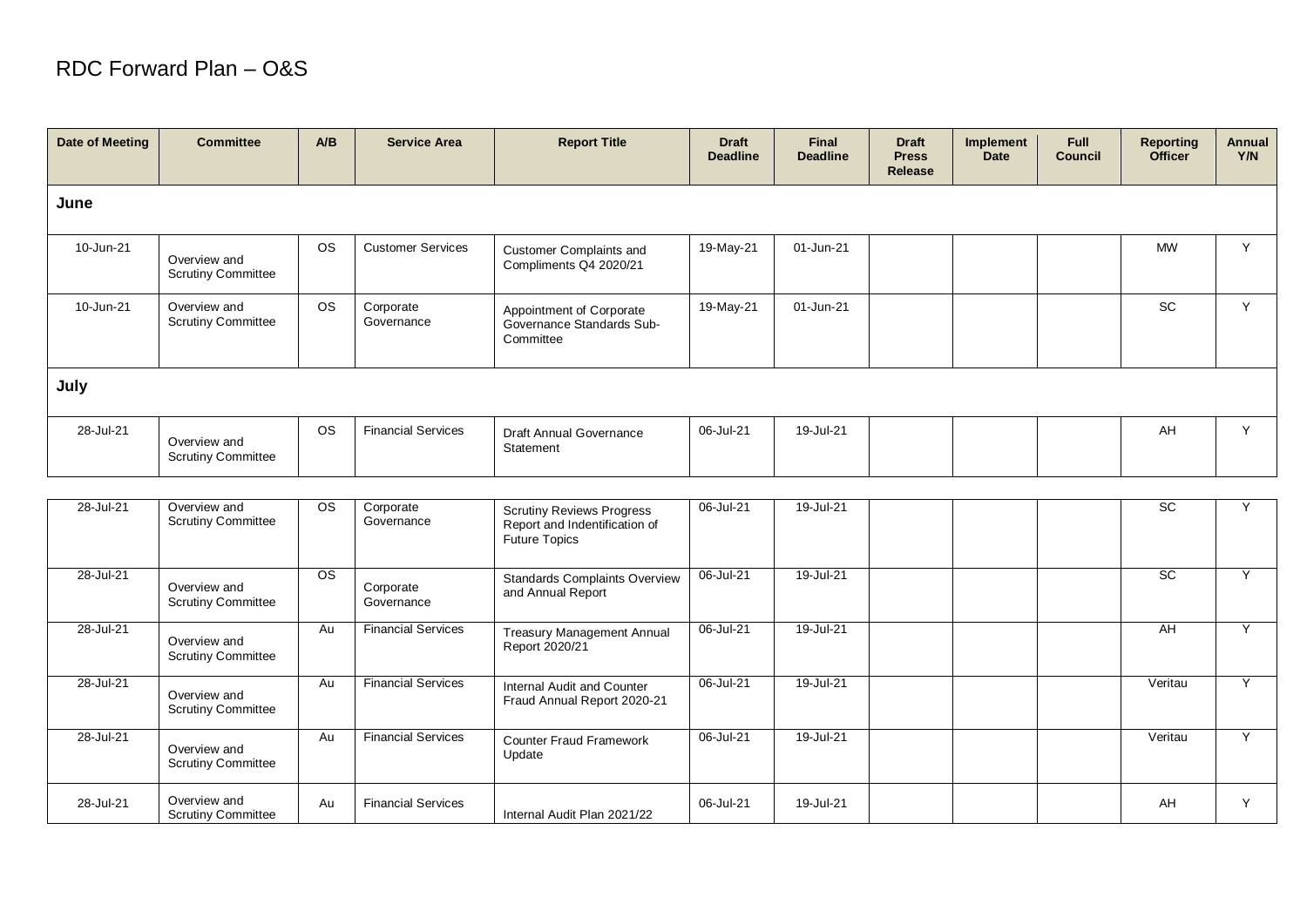| 28-Jul-21 | Overview and<br><b>Scrutiny Committee</b> | OS.       | Economic<br>Development,<br>Business and<br>Partnerships                 | Everyone Active Annual Report      | 06-Jul-21 | 19-Jul-21 |  | AT        |  |
|-----------|-------------------------------------------|-----------|--------------------------------------------------------------------------|------------------------------------|-----------|-----------|--|-----------|--|
| 28-Jul-21 | Overview and<br><b>Scrutiny Committee</b> |           | Communications,<br>Technologies and<br><b>Business</b><br>Transformation | Annual Health and Safety<br>Report | 06-Jul-21 | 19-Jul-21 |  | LW        |  |
| 28-Jul-21 | Overview and<br><b>Scrutiny Committee</b> | <b>OS</b> | Corporate<br>Governance                                                  | Review of Workplan                 | 06-Jul-21 | 19-Jul-21 |  | <b>SC</b> |  |

| <b>August</b> |  |
|---------------|--|
| ≧antamh       |  |

| 30-Sep-21      | Overview and                                                           | Au              | <b>Financial Services</b>                                       | Risk Management Update                                                    | 08-Sep-21 | 21-Sep-21 |  | <b>SC</b> | Y |
|----------------|------------------------------------------------------------------------|-----------------|-----------------------------------------------------------------|---------------------------------------------------------------------------|-----------|-----------|--|-----------|---|
| 30-Sep-21      | <b>Scrutiny Committee</b><br>Overview and<br><b>Scrutiny Committee</b> | <b>OS</b>       | <b>Customer Services</b>                                        | <b>Customer Complaints and</b><br>Compliments Q1 2021/22                  | 08-Sep-21 | 21-Sep-21 |  | <b>MW</b> | Y |
| 30-Sep-21      | Overview and<br><b>Scrutiny Committee</b>                              | <b>OS</b>       | <b>Customer Services</b>                                        | <b>LGO Annual Review Letter</b><br>2020/21                                | 08-Sep-21 | 21-Sep-21 |  | <b>MW</b> | Y |
| 30-Sep-21      | Overview and<br><b>Scrutiny Committee</b>                              | OS.             | Corporate<br>Governance                                         | <b>Scrutiny Review Progress</b><br>Report                                 | 08-Sep-21 | 21-Sep-21 |  | <b>SC</b> | Y |
| 30-Sep-21      | Overview and<br><b>Scrutiny Committee</b>                              | <b>OS</b>       | Corporate<br>Governance                                         | Review of Workplan                                                        | 08-Sep-21 | 21-Sep-21 |  | <b>SC</b> | Y |
| 30-Sep-21      | Overview and<br><b>Scrutiny Committee</b>                              | $\overline{OS}$ | Economic<br>Development,<br><b>Business and</b><br>Partnerships | Implementation of<br>recommendations of the Climate<br>Change Action Plan | 08-Sep-21 | 21-Sep-21 |  | JL        | Y |
| <b>October</b> |                                                                        |                 |                                                                 |                                                                           |           |           |  |           |   |
| 21-Oct-21      | Overview and<br><b>Scrutiny Committee</b>                              | OS.             | Corporate<br>Governance                                         | Timetable of Meetings<br>20222023                                         | 29-Sep-21 | 12-Oct-21 |  | <b>SC</b> | Y |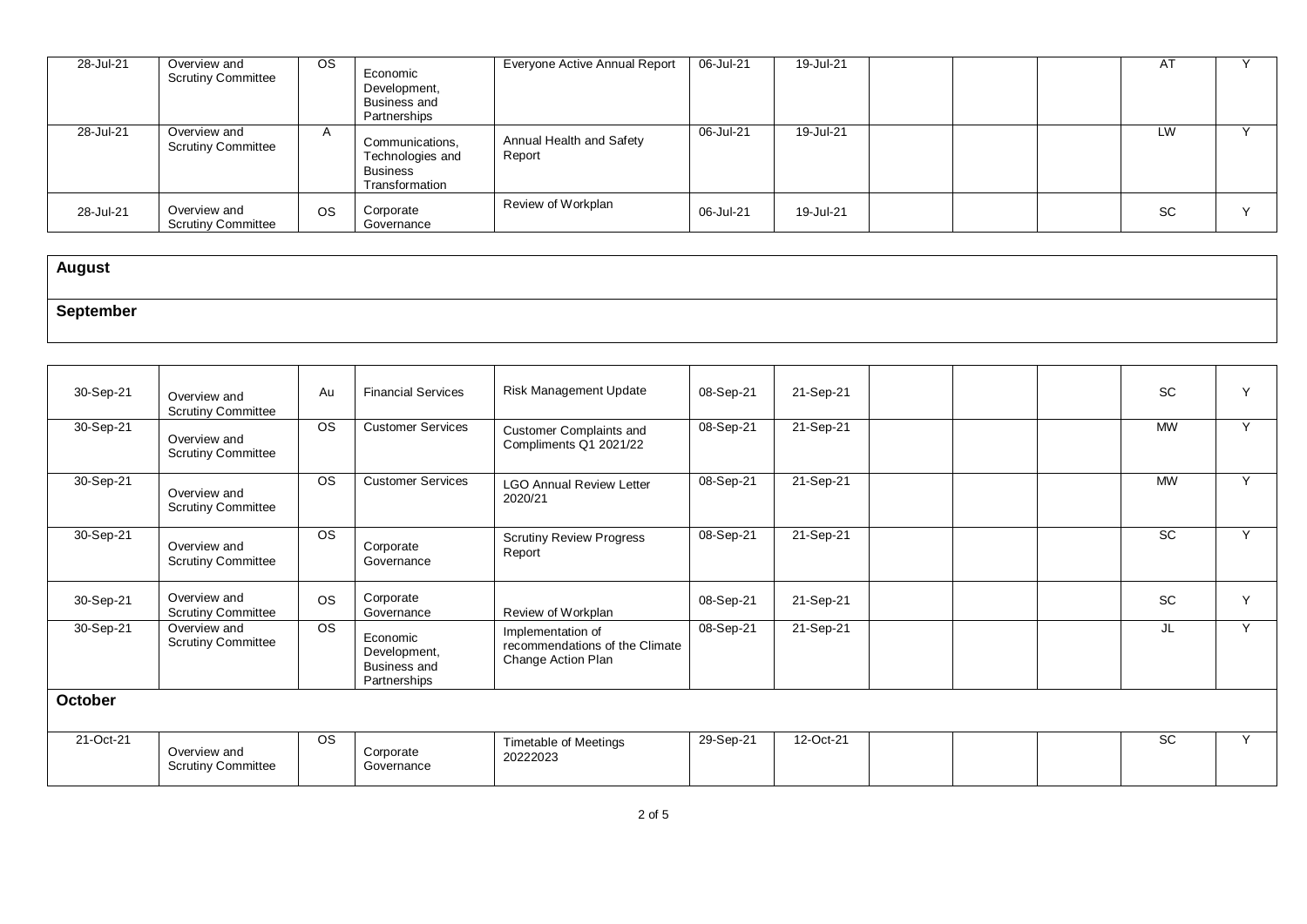| 21-Oct-21 | Overview and<br><b>Scrutiny Committee</b> | Au | <b>Financial Services</b> | Statement of Accounts 2020/21                                                | 29-Sep-21 | 12-Oct-21 |  | AH      | $\mathbf{v}$ |
|-----------|-------------------------------------------|----|---------------------------|------------------------------------------------------------------------------|-----------|-----------|--|---------|--------------|
| 21-Oct-21 | Overview and<br><b>Scrutiny Committee</b> | Au | <b>Financial Services</b> | First Internal Audit and Counter<br><b>Fraud Progress Reports</b><br>2021/22 | 29-Sep-21 | 12-Oct-21 |  | Veritau |              |
| 21-Oct-21 | Overview and<br><b>Scrutiny Committee</b> | Au | <b>Financial Services</b> | Update of Internal Audit Charter                                             | 29-Sep-21 | 12-Oct-21 |  | Veritau | $\mathbf{v}$ |
| 21-Oct-21 | Overview and<br><b>Scrutiny Committee</b> | Au | <b>Financial Services</b> | External Audit Annual Audit<br>Letter 2020/21                                | 29-Sep-21 | 12-Oct-21 |  | AH      | $\vee$       |
| 21-Oct-21 | Overview and<br><b>Scrutiny Committee</b> | Au | <b>Financial Services</b> | <b>External Audit Annual Fee</b><br>Letter 2021/22                           | 29-Sep-21 | 12-Oct-21 |  | AH      | $\vee$       |
| 21-Oct-21 | Overview and<br><b>Scrutiny Committee</b> | Au | <b>Financial Services</b> | Annual Governance Statement                                                  | 29-Sep-21 | 12-Oct-21 |  | AH      | $\checkmark$ |

| 21-Oct-21       | Overview and<br><b>Scrutiny Committee</b> | Au        | <b>Financial Services</b> | Treasury Management Mid<br><b>Year Review</b>             | 29-Sep-21 | 12-Oct-21 |  | AH        |  |
|-----------------|-------------------------------------------|-----------|---------------------------|-----------------------------------------------------------|-----------|-----------|--|-----------|--|
| <b>November</b> |                                           |           |                           |                                                           |           |           |  |           |  |
| 18-Nov-21       | Overview and<br><b>Scrutiny Committee</b> | <b>OS</b> | Corporate<br>Governance   | <b>Standards Complaints Overview</b><br>and Annual Report | 27-Oct-21 | 09-Nov-21 |  | <b>SC</b> |  |
| 18-Nov-21       | Overview and<br><b>Scrutiny Committee</b> | <b>OS</b> | <b>Customer Services</b>  | <b>Customer Complaints and</b><br>Compliments Q2 2021/22  | 27-Oct-21 | 09-Nov-21 |  | <b>MW</b> |  |

| <b>December</b> |                                           |    |                           |                                                                               |           |           |  |    |  |
|-----------------|-------------------------------------------|----|---------------------------|-------------------------------------------------------------------------------|-----------|-----------|--|----|--|
| January         |                                           |    |                           |                                                                               |           |           |  |    |  |
| 20-Jan-22       | Overview and<br><b>Scrutiny Committee</b> | Au | <b>Financial Services</b> | Second Internal Audit and<br><b>Counter Fraud Progress</b><br>Reports 2021/22 | 29-Dec-21 | 11-Jan-22 |  | AH |  |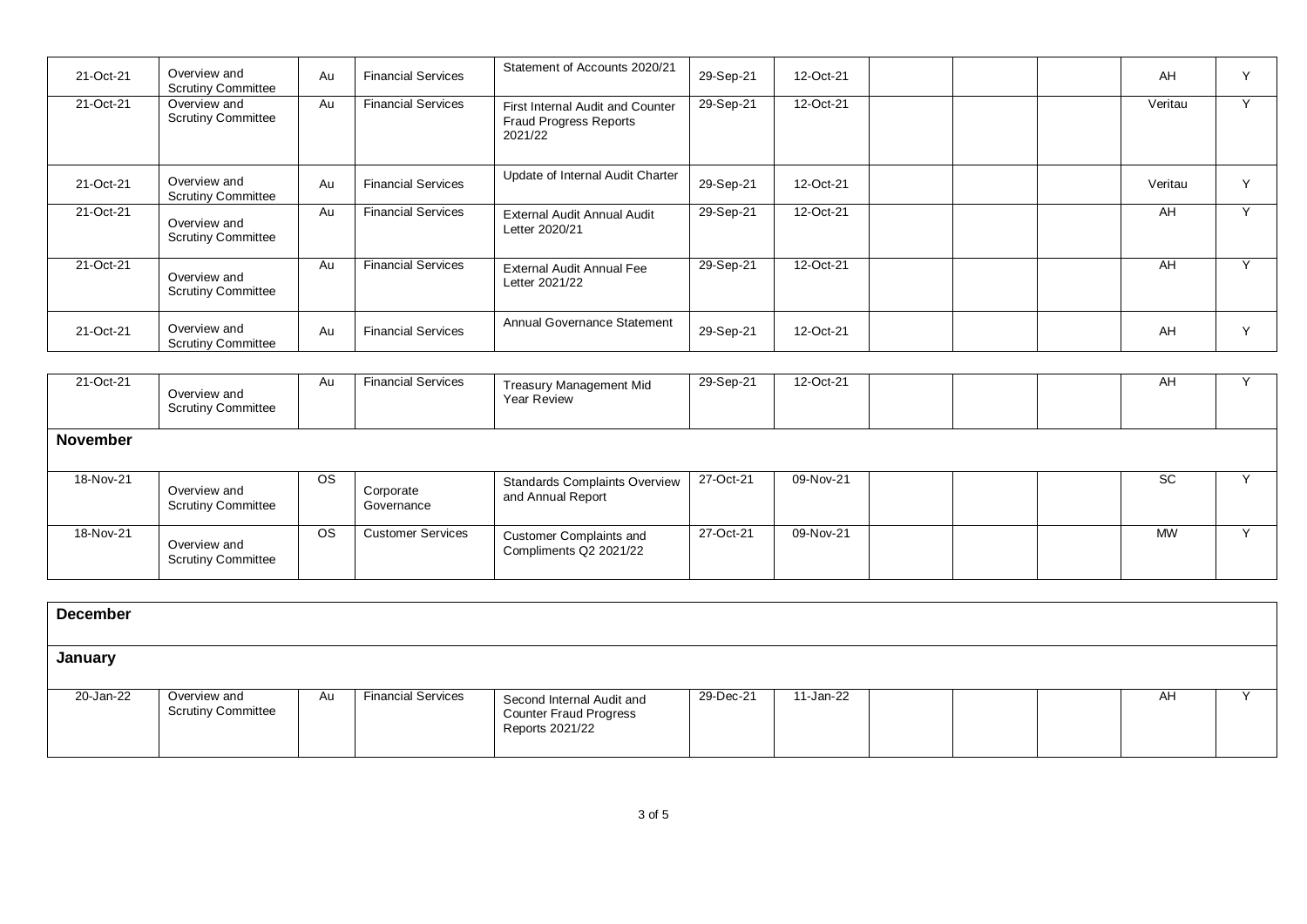| 20-Jan-22    | Overview and<br><b>Scrutiny Committee</b> | Au | Financial Services        | Internal Audit Plan 2022/23 -<br>Consultation                                              | 29-Dec-21 | 11-Jan-22 |           |           | AH        | Y |
|--------------|-------------------------------------------|----|---------------------------|--------------------------------------------------------------------------------------------|-----------|-----------|-----------|-----------|-----------|---|
| 20-Jan-22    | Overview and<br><b>Scrutiny Committee</b> | Au | <b>Financial Services</b> | External Audit Plan                                                                        | 29-Dec-21 | 11-Jan-22 |           |           | AH        | Y |
| 20-Jan-22    | Overview and<br><b>Scrutiny Committee</b> | Au | Corporate<br>Governance   | Update on the use of RIPA                                                                  | 29-Dec-21 | 11-Jan-22 |           |           | <b>SC</b> | Y |
| 20-Jan-22    | Overview and<br><b>Scrutiny Committee</b> | B  | <b>Financial Services</b> | <b>Treasury Management Strategy</b><br>Statement and Investment<br><b>Strategy 2022-23</b> | 29-Dec-21 | 11-Jan-22 | 11-Jan-22 | 17-Feb-22 | AH        | Y |
| 17-Feb-22    | Council                                   |    |                           |                                                                                            |           |           |           |           |           |   |
| February     |                                           |    |                           |                                                                                            |           |           |           |           |           |   |
| 28-Jul-21    | Overview and<br><b>Scrutiny Committee</b> | Au | <b>Financial Services</b> | <b>Risk Management Update</b>                                                              | 06-Jul-21 | 19-Jul-21 |           |           | SC        | Y |
|              |                                           |    |                           |                                                                                            |           |           |           |           |           |   |
| 10-Feb-22    | Overview and<br><b>Scrutiny Committee</b> | OS | <b>Customer Services</b>  | <b>Customer Complaints and</b><br>Compliments Q3 2021/22                                   | 19-Jan-22 | 01-Feb-22 |           |           | <b>MW</b> | Y |
| <b>March</b> |                                           |    |                           |                                                                                            |           |           |           |           |           |   |

| 24-Mar-22    | Overview and<br><b>Scrutiny Committee</b> | <b>OS</b>      | <b>Customer Services</b>                                        | Safer Ryedale and Community<br>Safety Plan                                | 02-Mar-22 | 15-Mar-22 |  | <b>MW</b> | $\sqrt{}$ |
|--------------|-------------------------------------------|----------------|-----------------------------------------------------------------|---------------------------------------------------------------------------|-----------|-----------|--|-----------|-----------|
| 24-Mar-22    | Overview and<br><b>Scrutiny Committee</b> | <b>OS</b>      | <b>Financial Services</b>                                       | <b>CIPFA Financial Management</b><br>Code                                 | 02-Mar-22 | 15-Mar-22 |  | AH        |           |
| 24-Mar-22    | Overview and<br><b>Scrutiny Committee</b> | O <sub>S</sub> | Economic<br>Development,<br><b>Business and</b><br>Partnerships | Implementation of<br>recommendations of the Climate<br>Change Action Plan | 02-Mar-22 | 15-Mar-22 |  | <b>PS</b> | $\lambda$ |
| <b>April</b> |                                           |                |                                                                 |                                                                           |           |           |  |           |           |
| 28-Jul-21    | Overview and<br><b>Scrutiny Committee</b> | Au             | <b>Financial Services</b>                                       | <b>Risk Management Update</b>                                             | 06-Jul-21 | 19-Jul-21 |  | <b>SC</b> |           |
| 28-Jul-21    | Overview and<br><b>Scrutiny Committee</b> | Au             | <b>Financial Services</b>                                       | <b>Risk Management Update</b>                                             | 06-Jul-21 | 19-Jul-21 |  | <b>SC</b> |           |